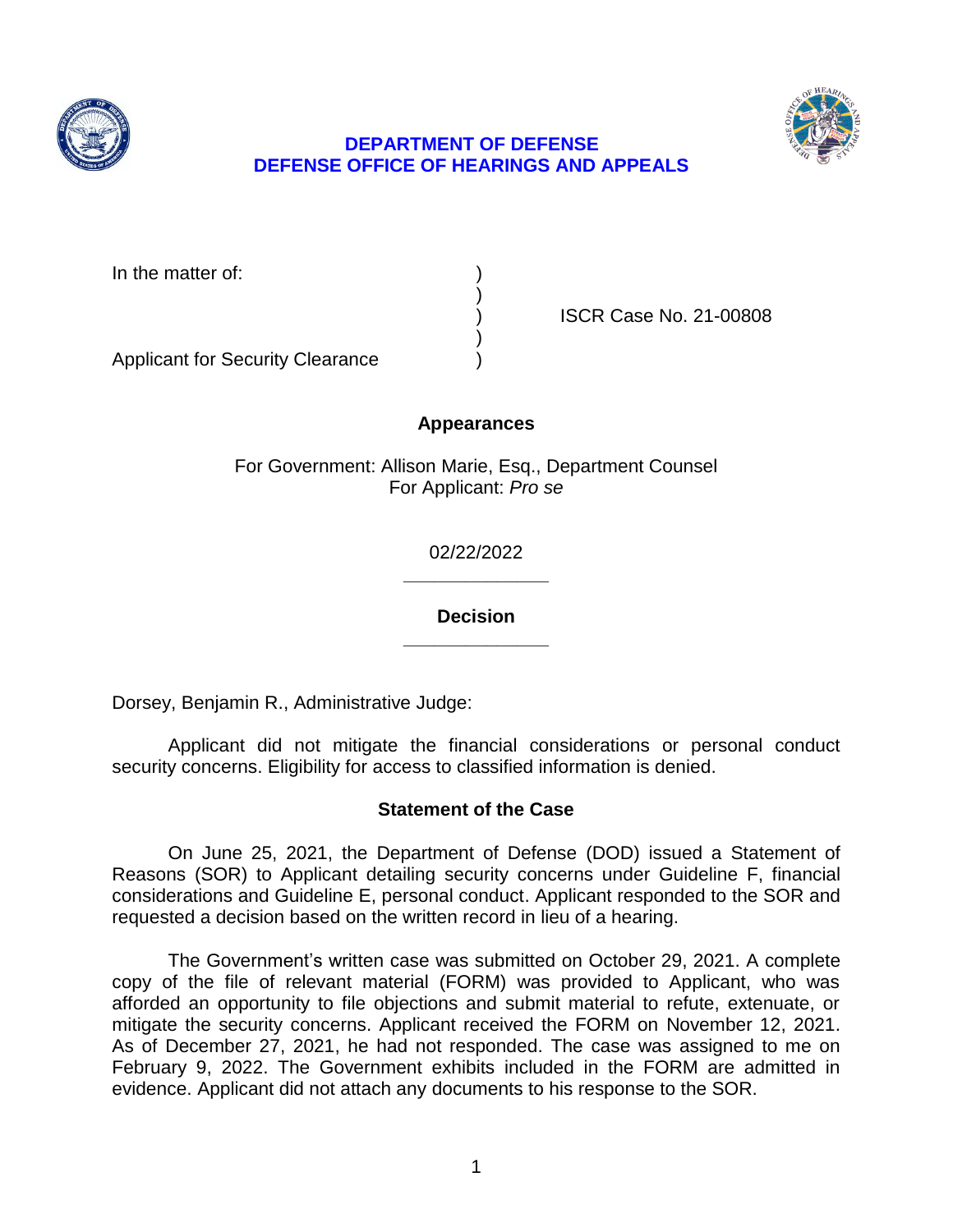#### **Findings of Fact**

 Applicant is a 47-year-old employee of a defense contractor for whom he has worked since July 2019. He served on active duty in the U.S. military, earning an honorable discharge. He has two Associate's degrees, the latest of which he earned in April 2014. He is divorced, having been married from 1998 until 2003. He has two children. Applicant has a 90% Veterans Affairs (VA) disability rating as a result of his service in the U.S. military. Applicant applied for and successfully obtained a security clearance during his time in the military. (Items 4, 5, 6)

 The SOR alleges Applicant owes 15 delinquent debts totaling about \$36,000 (SOR ¶¶ 1.a-1.o). The debts include, among other things, unpaid rent, an unpaid several of these debts in his response to the SOR, I find that the SOR allegations are established through credit reports, a record of civil judgment filing, and Applicant's personal loan, an unpaid auto loan, and unpaid medical bills. While Applicant denied admissions. (Items 1, 3, 5-9)

 Applicant attributed some of his financial problems to the federal government seizing his 2017 tax refund in order to offset another federal debt, causing several checks that he had written to be returned for insufficient funds. He also blamed unspecified financial "mistakes" that he made. With respect to his delinquent medical but it has yet to pay the debts (SOR ¶¶ 1.c, 1.d, 1.h, 1.k, 1.n). He was unemployed for a period from about May 2019 until July 2019 and from December 2016 until August debts, Applicant claimed, without corroborating documentation, the VA is responsible, 2018. (Items 3, 4, 5, 6)

 The \$1,913 telecommunications debt alleged in SOR ¶ 1.a has not been resolved. In his response to the SOR, Applicant admitted this debt and claimed that he will work on paying it. Applicant provided no documentation showing his efforts to resolve this debt. (Items 1, 3, 5-8)

 The \$1,854 lease debt alleged in SOR ¶ 1.b has not been resolved. In his response to the SOR, Applicant disputed this debt, claiming that his former landlord unfairly charged him for carpet replacement in his old apartment. Applicant claimed that his security deposit should have covered this charge, but he provided no documentation substantiating the basis of his dispute or his efforts to resolve this debt. (Items 1, 3, 5-8)

 The delinquent medical debts alleged in SOR ¶¶ 1.c, 1.d, 1.h, 1.k, and 1.n have not been resolved. In his response to the SOR, Applicant claimed that the VA is responsible for paying these medical debts, however, he provided no documents to show the VA is responsible or any other efforts to resolve these debts. (Items 1, 3, 5-8)

The \$673 personal loan debt alleged in SOR ¶ 1.e has not been resolved. In his response to the SOR, Applicant admitted this debt and claimed that he will work on paying it. Applicant provided no documentation showing his efforts to resolve this debt. (Items 1, 3, 5-8)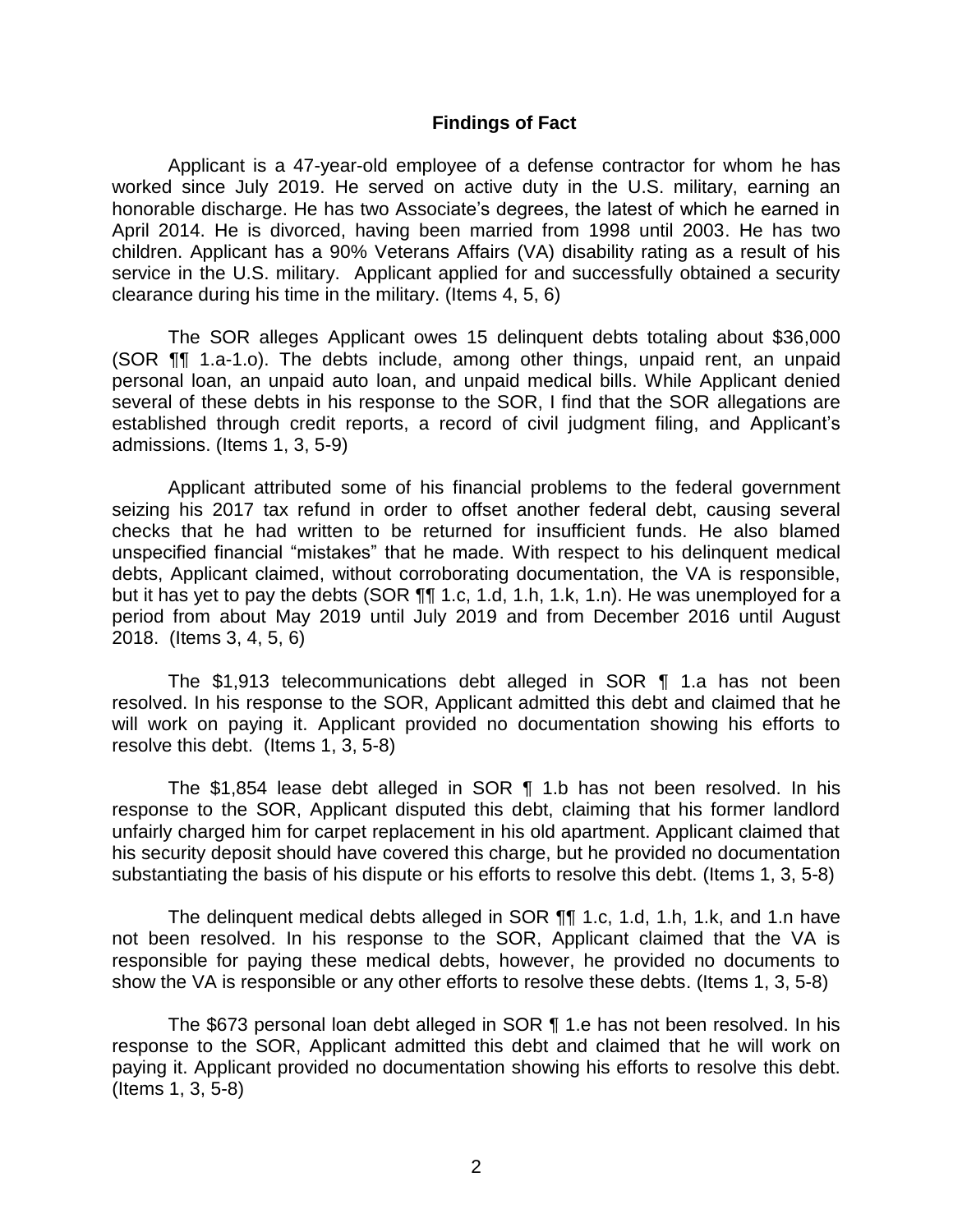his response to the SOR, Applicant admitted this debt and claimed that he will work on paying it. Applicant provided no documentation showing his efforts to resolve this debt. The \$344 overdraft charge debt alleged in SOR ¶ 1.f has not been resolved. In (Items 1, 3, 5-8)

 The \$238 credit card debt alleged in SOR ¶ 1.g has not been resolved. In his response to the SOR, Applicant admitted this debt and claimed that he will work on paying it. Applicant provided no documentation showing his efforts to resolve this debt. (Items 1, 3, 5-8)

 The \$192 internet service provider debt alleged in SOR ¶ 1.i has not been resolved. In his response to the SOR, Applicant denied this debt, claiming that the creditor charged him for an activation fee for internet service that "did not work at my residence at the time." He provided no documentation substantiating the basis of his dispute or his efforts to resolve this debt. (Items 1, 3, 5-8)

 The \$173 insurance debt alleged in SOR ¶ 1.j has not been resolved. In his response to the SOR, Applicant admitted this debt and claimed that he has paid it. Applicant did not provide any documentation establishing it was paid. (Items 1, 3, 5-8)

 The \$20,961 automobile loan debt alleged in SOR ¶ 1.l has not been resolved. In his response to the SOR, Applicant claimed that he returned the vehicle that secured this loan to the dealership and should not be responsible for the balance on the loan. He claimed that the debt no longer appears on his credit reports. He provided no documentation substantiating the basis of his dispute or his efforts to resolve this debt. This debt is listed on both his January 2021 and September 2019 credit report. (Items 1, 3, 5-8)

 In his response to the SOR, Applicant claimed that he is not responsible for this debt because he did not avail himself of the service for which he was charged. Applicant provided no documentation substantiating the basis of his dispute or his efforts to resolve this debt. The debt is not listed on a credit report after the September 2019 The \$946 telecommunications debt alleged in SOR ¶ 1.m has not been resolved. report. (Items 1, 3, 5-7)

 The \$5,725 judgment alleged in SOR ¶ 1.o has not been resolved. In his response to the SOR, Applicant claimed that he does not know anything about this judgment. He stated that he disputed the judgment, although it is unclear to whom or in what manner he made the dispute. He provided no evidence of his efforts to resolve this dispute. (Items 1, 3, 9)

 Applicant stated that he intends to pay some of the debts in the SOR. He did not respond to the FORM, so more recent information about his finances is not available.

 Applicant submitted a Questionnaire for National Security Positions (SF 86) in August 2019. Applicant failed to list any of the delinquent debts listed in the SOR. In his October 2019 subject interview, the investigator had to confront Applicant about his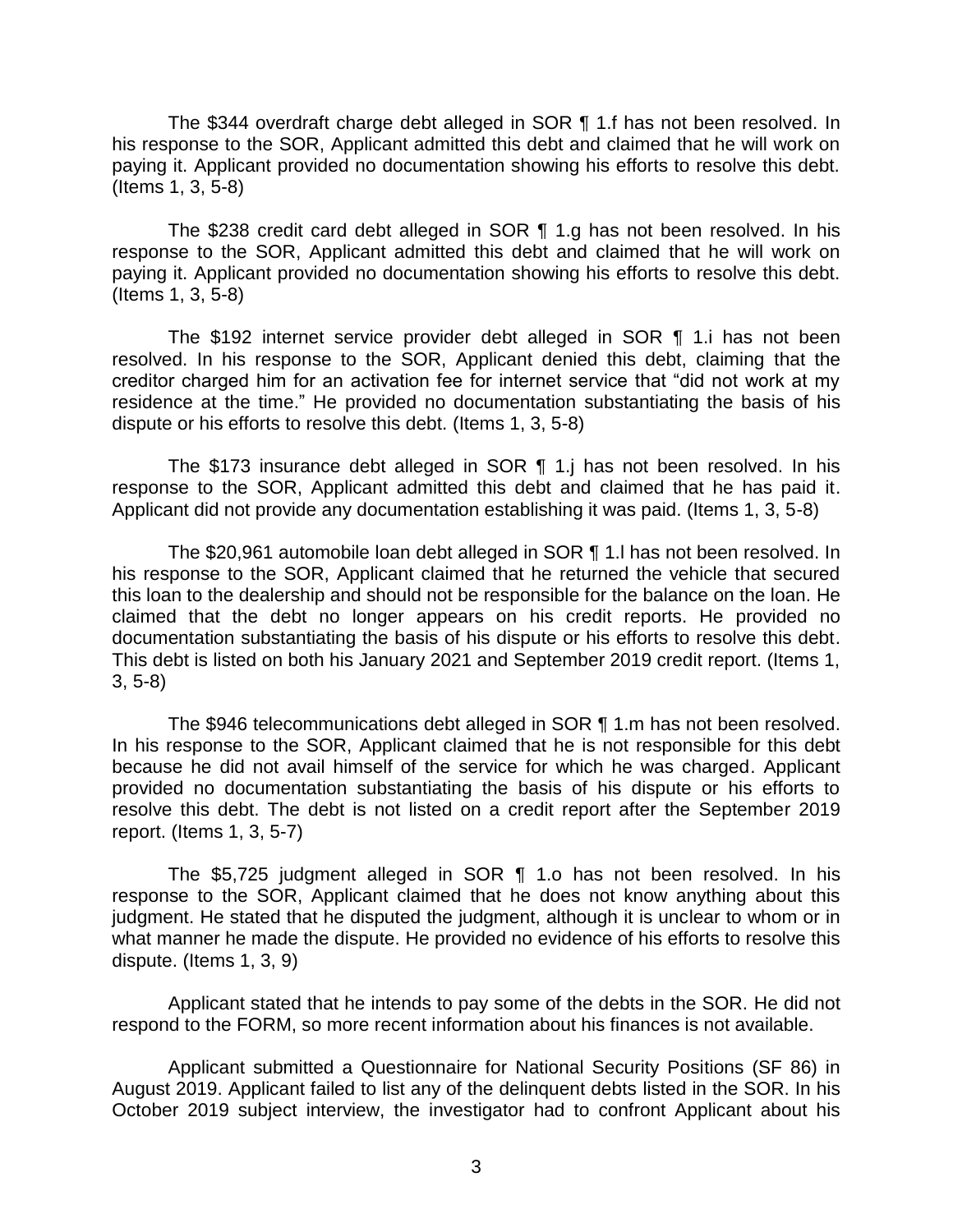delinquent debts. Applicant claimed that he failed to list the delinquent debts on his SF 86 or volunteer them during his subject interview because of oversight. In his response to the SOR, Applicant admitted that he failed to disclose his delinquent debts in the SF 86, but said that he made a mistake because he was tired and wasn't paying enough attention to the question. (Items 1, 3-5)

#### **Policies**

 *Classified Information within Industry* (February 20, 1960), as amended; DOD Directive 5220.6, *Defense Industrial Personnel Security Clearance Review Program* (January 2, 1992), as amended (Directive); and the adjudicative guidelines (AG), which became This case is adjudicated under Executive Order (EO) 10865, *Safeguarding*  effective on June 8, 2017.

 When evaluating an applicant's suitability for a security clearance, the administrative judge must consider the adjudicative guidelines. In addition to brief introductory explanations for each guideline, the adjudicative guidelines list potentially disqualifying conditions and mitigating conditions, which are to be used in evaluating an applicant's eligibility for access to classified information.

 These guidelines are not inflexible rules of law. Instead, recognizing the complexities of human behavior, administrative judges apply the guidelines in conjunction with the factors listed in the adjudicative process. The administrative judge's overarching adjudicative goal is a fair, impartial, and commonsense decision. According to AG ¶ 2(c), the entire process is a conscientious scrutiny of a number of variables known as the "whole-person concept." The administrative judge must consider all available, reliable information about the person, past and present, favorable and unfavorable, in making a decision.

The protection of the national security is the paramount consideration. AG  $\P$  2(b) requires that "[a]ny doubt concerning personnel being considered for national security eligibility will be resolved in favor of the national security."

 Under Directive ¶ E3.1.14, the Government must present evidence to establish controverted facts alleged in the SOR. Under Directive ¶ E3.1.15, the applicant is responsible for presenting "witnesses and other evidence to rebut, explain, extenuate, or mitigate facts admitted by the applicant or proven by Department Counsel." The applicant has the ultimate burden of persuasion to obtain a favorable security decision.

 A person who seeks access to classified information enters into a fiduciary relationship with the Government predicated upon trust and confidence. This relationship transcends normal duty hours and endures throughout off-duty hours. The Government reposes a high degree of trust and confidence in individuals to whom it grants access to classified information. Decisions include, by necessity, consideration of the possible risk the applicant may deliberately or inadvertently fail to safeguard classified information. Such decisions entail a certain degree of legally permissible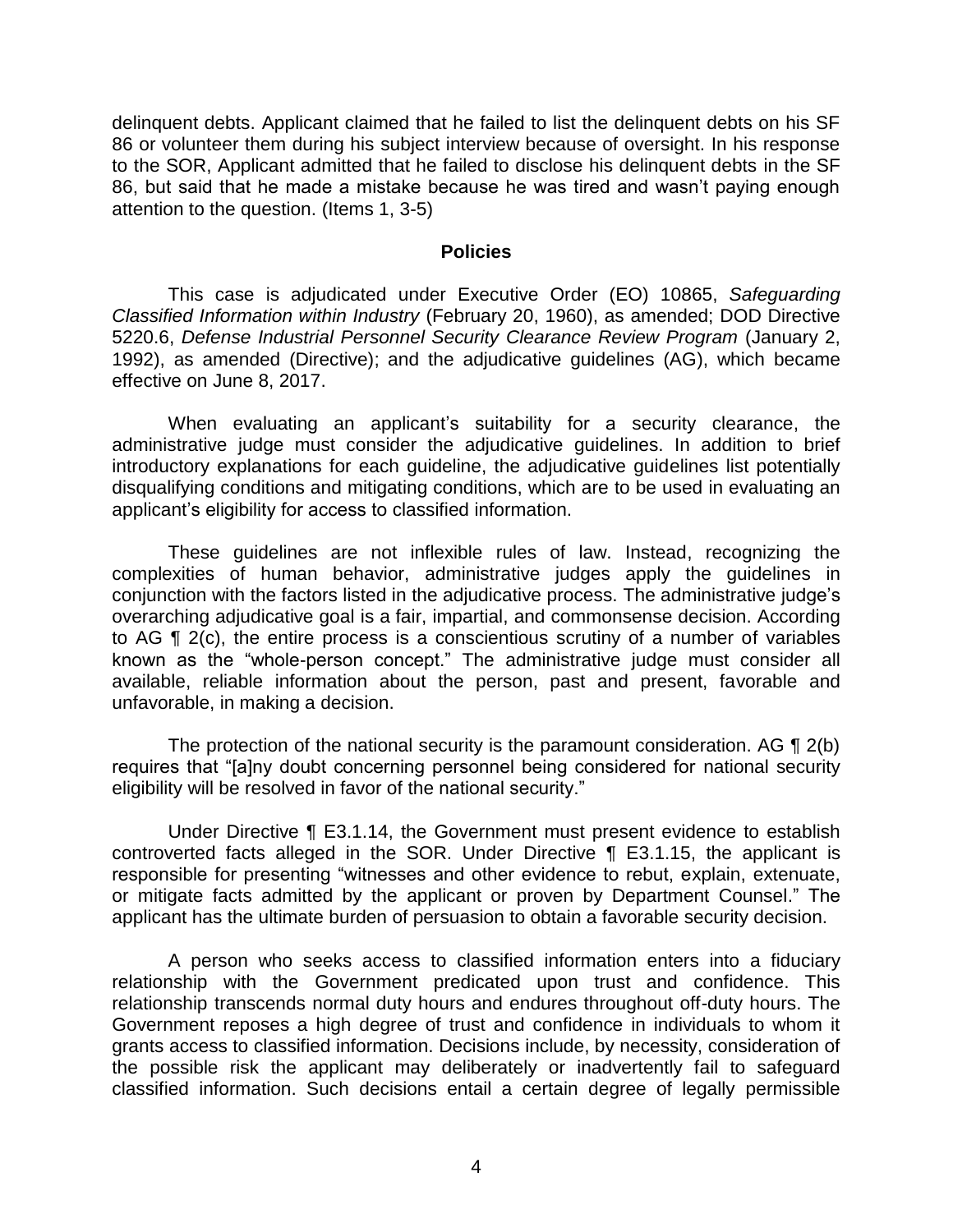extrapolation of potential, rather than actual, risk of compromise of classified information.

 Section 7 of EO 10865 provides that adverse decisions shall be "in terms of the national interest and shall in no sense be a determination as to the loyalty of the applicant concerned." *See also* EO 12968, Section 3.1(b) (listing multiple prerequisites for access to classified or sensitive information).

### **Analysis**

### **Guideline F (Financial Considerations)**

The security concern for financial considerations is set out in AG ¶ 18:

Failure to live within one's means, satisfy debts, and meet financial obligations may indicate poor self-control, lack of judgment, or unwillingness to abide by rules and regulations, all of which can raise questions about an individual's reliability, trustworthiness, and ability to protect classified or sensitive information. Financial distress can also be caused or exacerbated by, and thus can be a possible indicator of, other issues of personnel security concern such as excessive gambling, mental health conditions, substance misuse, or alcohol abuse or dependence. An individual who is financially overextended is at greater risk of having to engage in illegal or otherwise questionable acts to generate funds.

 The guideline notes several conditions that could raise security concerns under AG ¶ 19. The following are potentially applicable in this case:

(a) inability to satisfy debts; and

(c) a history of not meeting financial obligations.

 Applicant has a history of financial problems, including an unpaid auto loan, an unpaid personal loan, and unpaid telecommunications debt. The evidence is sufficient to raise the above disqualifying conditions.

 provided under AG ¶ 20. The following are potentially applicable: Conditions that could mitigate the financial considerations security concerns are

(a) the behavior happened so long ago, was so infrequent, or occurred under such circumstances that it is unlikely to recur and does not cast doubt on the individual's current reliability, trustworthiness, or good judgment;

(b) the conditions that resulted in the financial problem were largely beyond the person's control (e.g., loss of employment, a business downturn, unexpected medical emergency, a death, divorce or separation,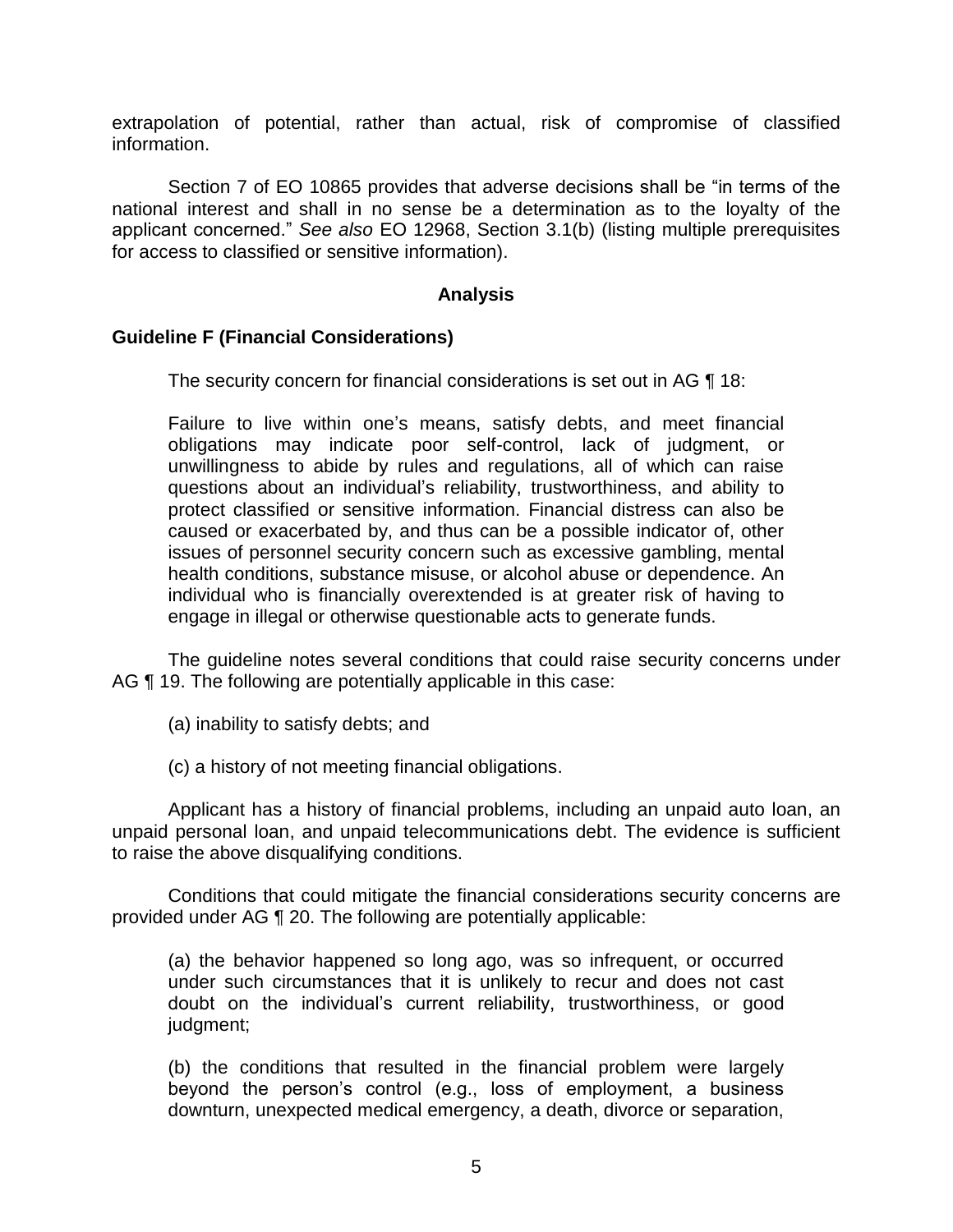clear victimization by predatory lending practices, or identity theft), and the individual acted responsibly under the circumstances;

(d) the individual initiated and is adhering to a good-faith effort to repay overdue creditors or otherwise resolve debts; and

(e) the individual has a reasonable basis to dispute the legitimacy of the past-due debt which is the cause of the problem and provides documented proof to substantiate the basis of the dispute or provides evidence of actions to resolve the issue.

 Applicant attributed his financial problems to an unexpected offset of his 2017 income tax refund, resulting in bounced checks. He also acknowledged making unspecified "mistakes" with respect to his finances. He was unemployed at times in 2019 and from part of 2016 through part of 2018.

 Applicant's unemployment was beyond his control. Applicant's writing checks on funds that had not yet cleared his account and making financial "mistakes" were not beyond his control.

 There is no documentary evidence of payments or favorable resolution of the SOR debts listed in paragraph 1. Applicant stated that he intends to pay some of the SOR debts. However, intentions to pay debts in the future are not a substitute for a track record of debt repayment or other responsible approaches. *See* ISCR Case No. 11-14570 at 3 (App. Bd. Oct. 23, 2013).

 11-14570 at 3 (App. Bd. Oct. 23, 2013). Applicant stated that he has paid some of the other debts in the SOR, but he provided no documents to corroborate his payments of these debts. It is reasonable to expect Applicant to present documentation about the resolution of specific debts. *See*, *e.g.,* ISCR Case No. 15-03363 at 2 (App. Bd. Oct. 16, 2016). Applicant also claimed that some of the debts in his SOR are no longer a concern because they do not appear on his credit reports. However, the fact that a debt no longer appears on a credit report does not establish any meaningful, independent evidence as to the disposition of the debt. ISCR Case No. 14-03612 at 3 (App. Bd. Aug. 15, 2015). Without additional, credible evidence, the absence of Applicant's debts on a later credit report does not necessarily show that Applicant has favorably resolved those debts.

 For various reasons, Applicant states that he is not responsible for the debts in SOR ¶¶ 1.b, 1.c, 1.d, 1.h, 1.i, 1.k, 1.l, 1.m, 1.n, and 1.o. He disputes that he owes these debts. However, for each of these debts, he either fails to provide documented proof to substantiate the basis of his dispute, or he fails to provide evidence of his efforts to resolve the issue. (AG ¶ 20(e))

 There is insufficient evidence for a determination that Applicant's financial problems will be resolved within a reasonable period. I am unable to find that he acted responsibly under the circumstances or that he made a good-faith effort to pay his debts. His financial issues are ongoing. They continue to cast doubt on his current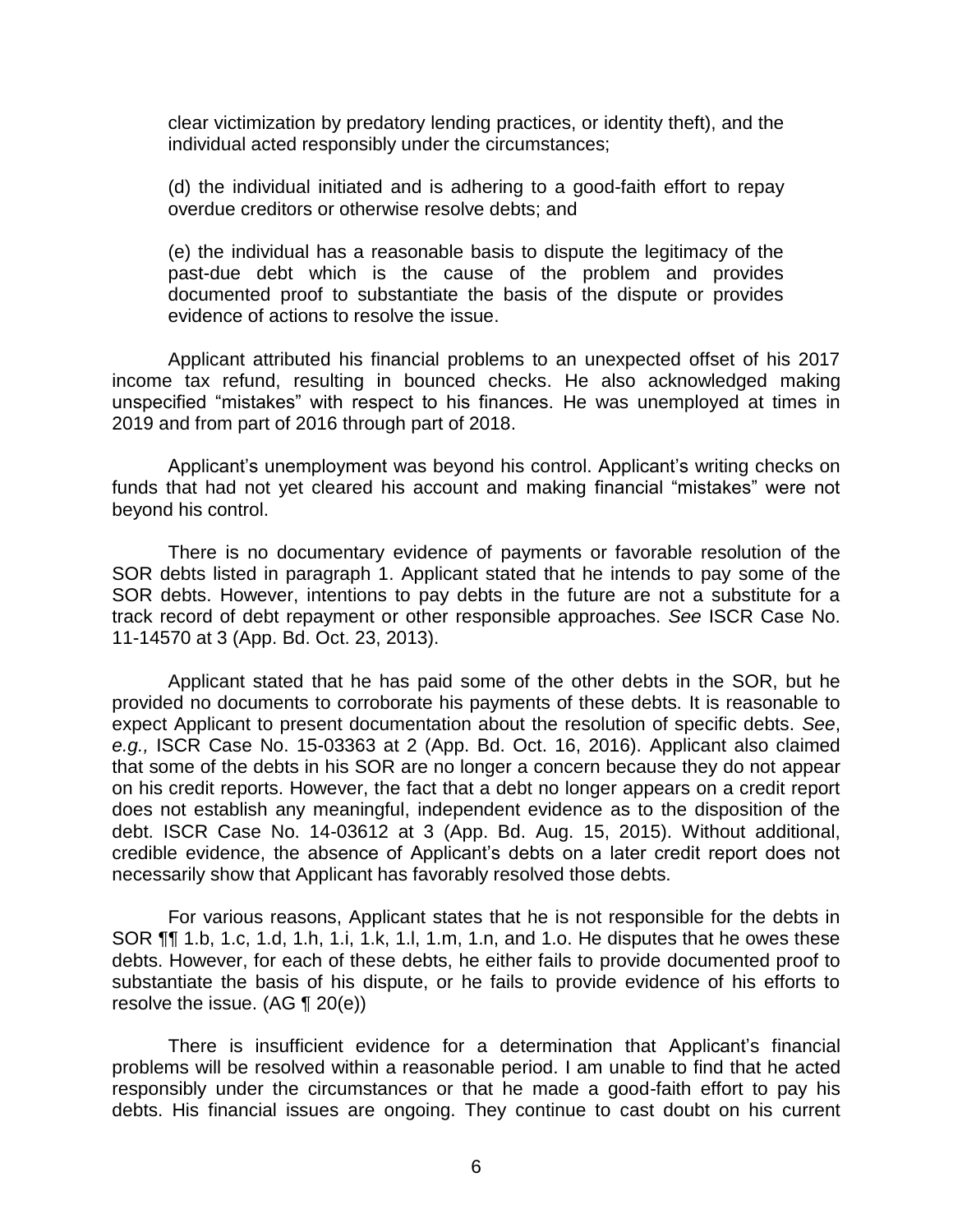reliability, trustworthiness, and good judgment. Financial considerations security concerns are not mitigated.

# **Guideline E (Personal Conduct)**

The security concern for personal conduct is set out in AG ¶ 15:

Conduct involving questionable judgment, lack of candor, dishonesty, or unwillingness to comply with rules and regulations can raise questions about an individual's reliability, trustworthiness, and ability to protect classified or sensitive information. Of special interest is any failure to cooperate or provide truthful and candid answers during national security investigative or adjudicative processes.

AG ¶ 16 describes conditions that could raise a security concern and may be disqualifying. The following disqualifying condition is potentially applicable:

(a) deliberate omission, concealment, or falsification of relevant facts from any personnel security questionnaire, personal history statement, or similar form used to conduct investigations, determine employment qualifications, award benefits or status, determine security clearance eligibility or trustworthiness, or award fiduciary responsibilities.

Applicant failed to disclose any of his delinquent debts on his SF 86. During his subject interview, when an investigator confronted him with his delinquent debts, his ability to discuss some of these delinquent debts shows that he was aware of them. Applicant applied for and obtained a security clearance prior to this investigation, indicating that he was familiar with the clearance process. These considerations as well as Applicant's failure to divulge these debts during his subject interview until the investigator confronted him are sufficient to raise the above disqualifying condition.

 Conditions that could mitigate the personal conduct security concerns are provided under AG ¶ 17. The following are potentially applicable:

(a) the individual made prompt, good-faith efforts to correct the omission, concealment, or falsification before being confronted with the facts; and

(c) the offense is so minor, or so much time has passed, or the behavior is so infrequent, or it happened under such unique circumstances that it is unlikely to recur and does not cast doubt on the individual's reliability, trustworthiness, or good judgment.

 the investigator confronted him during his subject interview. There is insufficient corroborating evidence that Applicant's misleading behavior is infrequent or an outlier. Applicant did not correct his omission of divulging his delinquent debts until after His omission leaves me with questions about his reliability and good judgment. Personal conduct security concerns are not mitigated.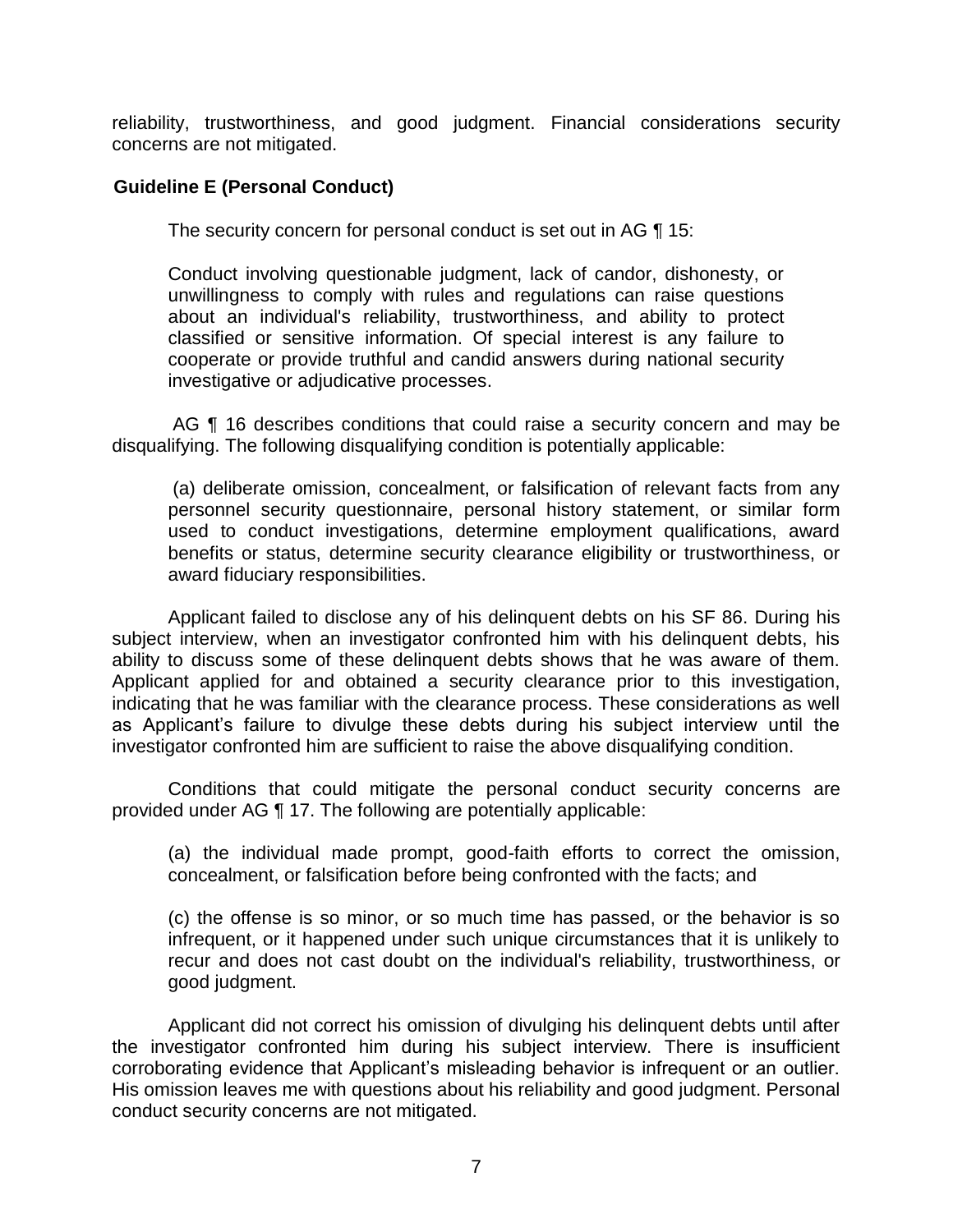#### **Whole-Person Concept**

Under the whole-person concept, the administrative judge must evaluate an applicant's eligibility for a security clearance by considering the totality of the applicant's conduct and all relevant circumstances. The administrative judge should consider the nine adjudicative process factors listed at AG ¶ 2(d):

(1) the nature, extent, and seriousness of the conduct; (2) the circumstances surrounding the conduct, to include knowledgeable participation; (3) the frequency and recency of the conduct; (4) the individual's age and maturity at the time of the conduct; (5) the extent to which participation is voluntary; (6) the presence or absence of rehabilitation and other permanent behavioral changes; (7) the motivation for the conduct; (8) the potential for pressure, coercion, exploitation, or duress; and (9) the likelihood of continuation or recurrence.

Under AG  $\P$  2(c), the ultimate determination of whether to grant eligibility for a security clearance must be an overall commonsense judgment based upon careful consideration of the guidelines and the whole-person concept. I considered the potentially disqualifying and mitigating conditions in light of all the facts and circumstances surrounding this case. I have incorporated my comments under Guideline F and Guideline E in my whole-person analysis. I also considered Applicant's honorable military service.

 Applicant's eligibility and suitability for a security clearance. I conclude Applicant did not Overall, the record evidence leaves me with questions and doubts about mitigate the financial considerations and personal conduct security concerns.

#### **Formal Findings**

 Formal findings for or against Applicant on the allegations set forth in the SOR, as required by section E3.1.25 of Enclosure 3 of the Directive, are:

| Paragraph 1, Guideline F: | <b>Against Applicant</b> |
|---------------------------|--------------------------|
| Subparagraphs 1.a-1.o:    | <b>Against Applicant</b> |
| Paragraph 2, Guideline E: | <b>Against Applicant</b> |
| Subparagraph 2.a:         | <b>Against Applicant</b> |